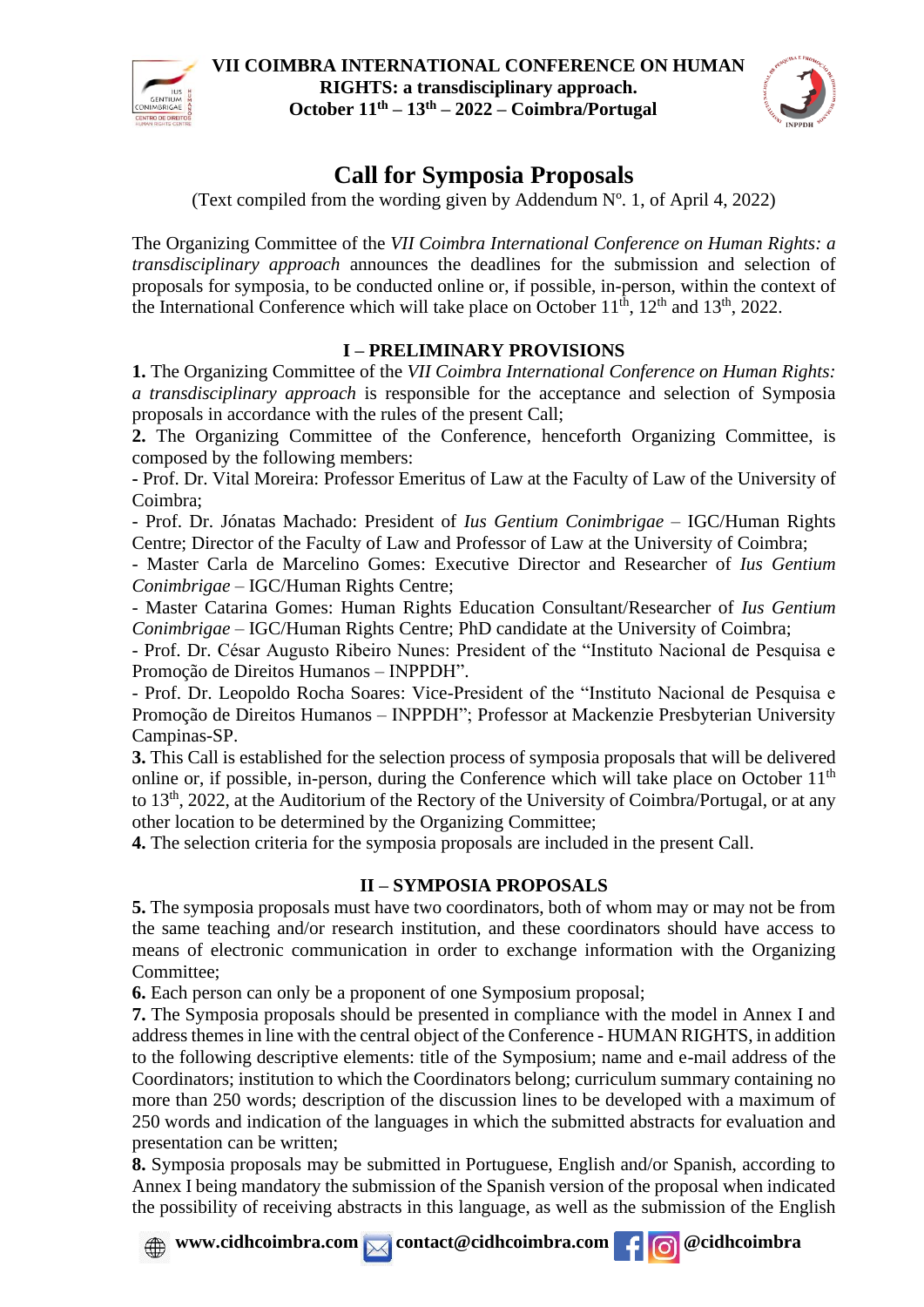



version of the proposal, when indicated the possibility of receiving abstracts in English, French, Italian and/or German;

**9.** The proponents of Symposia may indicate, expressly in the respective proposal, the interest of coordinating the Symposium in person, in substitution of the session scheduled to take place online, if all the sanitary and safety conditions inherent to the health of the participants and necessary for the Conference to take place in person are guaranteed;

**10.** Symposia proposals must be submitted by electronic mail to **contact@cidhcoimbra.com** by **April 18th , 2022**;

**11.** Symposium Coordinators may participate as abstract authors only in the other Symposia offered at the Conference, subject to the rules contained in the Call for Abstracts.

#### **III – SELECTION OF SYMPOSIA PROPOSALS**

**12.** The Organizing Committee will select 60 (sixty) Symposia proposals for the Call for Abstracts, and will notify the respective proponents about the selection results by **April 29th , 2022**;

**13.** The Organizing Committee may select more than 60 (sixty) Symposia proposals, and may accept proposals after the date indicated in number 12 to meet the need to complement the indicated limit;

**14.** Symposia proposals for selection are evaluated according to the following criteria:

a) relevance to the central theme of the Conference (Human Rights);

b) scientific rigor and clarity in the identification of the issues to be addressed;

c) plurality of themes to be offered at the Conference;

d) diversity of the scientific areas of the Conference;

e) diversified geographic distribution of the themes of the symposia and their proponents;

**15.** After the selection of the Symposia proposals and if the necessary sanitary and health conditions are met for conducting the Symposium in-person, the Organizing Committee will contact all the proponents who indicated their interest in holding the Symposium in this modality, with the objective of making this session format possible;

**16.** The coordinators of the selected Symposium proposals who, after contacting the Organizing Committee, decide to offer this activity in-person are responsible for ensuring their own physical presence at the time of the Symposium;

**17.** After the approval of the proposal, the Symposium becomes part of the list of Symposia to be presented in the Call for Abstracts, to be published by the Organizing Committee, which will contain a list of the Symposia offered online, and, if possible, of those offered in-person;

**18.** The Organizing Committee will publish the approved Symposia during the period of the Call for Abstracts of the Conference, and will guarantee all the necessary conditions for their realization in the online modality and, if possible, in-person.

#### **IV – PREPARATION OF SYMPOSIA**

**19.** The Coordination of the Symposium is entirely autonomous, and the coordinators are responsible for evaluating all the abstracts submitted to their respective symposium;

**20.** The Coordination of each Symposium should: a) collaborate in the dissemination of information regarding the Conference; b) evaluate the abstracts submitted; c) take into consideration the Official Program and schedules defined for the Symposium; d) guarantee the participation of the Coordinators in the online Symposia and, when applicable, in the Symposia taking place in-person; e) comply with the deadlines established in the Calls and other rules established by the Organizing Committee regarding their responsibilities;

**21.** Evaluation of an abstract by the Conference Scientific Committee will occur only when strictly necessary;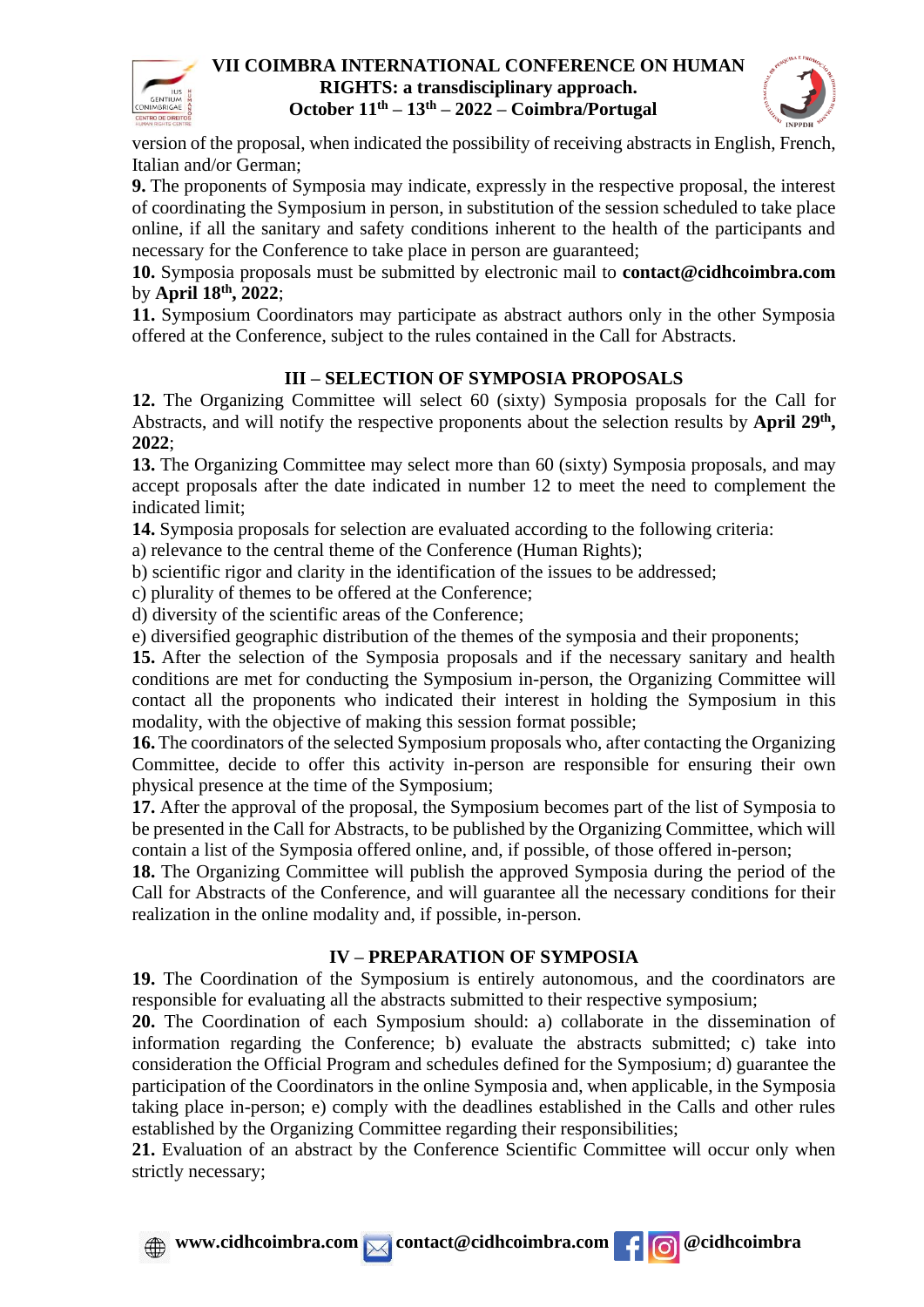



**22.** After the deadline for regular submission of abstracts, 20 (twenty) consecutive days will be given to each Symposium Coordination in order to analyze all the regularly received abstracts during the submission period;

**23.** The Symposium Coordination is responsible for the evaluation of abstracts, according to the following criteria: Relevance to the topic; Identification of the problem; Objectives of the study; Innovative character of the theme; Methodology; Relevance of the expected/obtained results;

**24.** Within the period of 20 (twenty) days referred to in number 22, the coordinators shall present the Organizing Committee with the list of approved and non-approved abstracts, as well as the indication of those that will comprise the list of conditional approvals, if any;

**25.** The list of approved abstracts is composed of a minimum of 05 (five) and a maximum of 08 (eight) abstracts.

**26.** The Symposium Coordination may select, when possible, another 03 (three) abstracts that will compose a list of conditional approvals;

**27.** The abstracts contained in the list of conditional approvals may integrate the Symposia in substitution of abstracts approved in the following cases of withdrawal from the latter:

a) When the author(s) of the abstracts approved communicate(s) to the Organizing Committee withdrawal from participation before the respective registration; or,

b) When the author(s) of the approved abstracts do not register within the deadline established in the Call for Abstracts, which will be considered, in this case, a tacit withdrawal;

**28.** The Symposium Coordination which submits a list of conditional approvals must indicate an order of preference for the selected abstracts in that category. This order will be followed for the offer of a vacancy in the Symposium in the cases indicated in number 27;

**29.** A Symposium that does not receive a minimum number of 05 abstracts will not be viable.

#### **V – FORMALIZATION OF SYMPOSIA IN THE OFFICIAL CONFERENCE PROGRAM**

**30.** In order to formalize the previously approved Symposia within the scope of the Official Conference Program, it is necessary that a minimum of 05 and a maximum of 08 authors of approved abstracts be registered in the Conference, and that the other related rules contained in the Call for Abstracts be complied with;

**31.** Symposia coordinators selected for the Official Program are exempt from the Conference registration fee;

**32.** The list of Symposia formalized in the Official Program will be published on the official page of the Conference;

**33.** The days and times of the Symposia, as well as information about the videoconference platform and places which they will be held at, are defined by the Organizing Committee, which will publish the final schedule **by September, 23 th, 2022**;

**34.** The Symposia included in the Official Program can be held on any of the days of the event (morning or afternoon), the choice being at the discretion of the Organizing Committee;

**35.** The Organizing Committee will send, by e-mail and no later than October, 30<sup>th</sup>, 2022, the respective Symposium Coordination Certificates to all the coordinators who have fulfilled all the responsibilities and duties outlined in number 20 of this Call.

#### **VI - PUBLICATION OF THE CONFERENCE E-BOOK**

**36.** The Coordinators of the Symposia formalized in the Official Program will be invited to participate in the publication of an E-book of the VII CIDHCoimbra 2022, to be prepared by the Organizing Committee and composed of complete articles to be delivered, optionally, by the Coordinators of the Symposia, by **August, 1 st**, provided they comply with the following requirements:

*www.cidhcoimbra.com* **contact@cidhcoimbra.com contact@cidhcoimbra.com cidhcoimbra**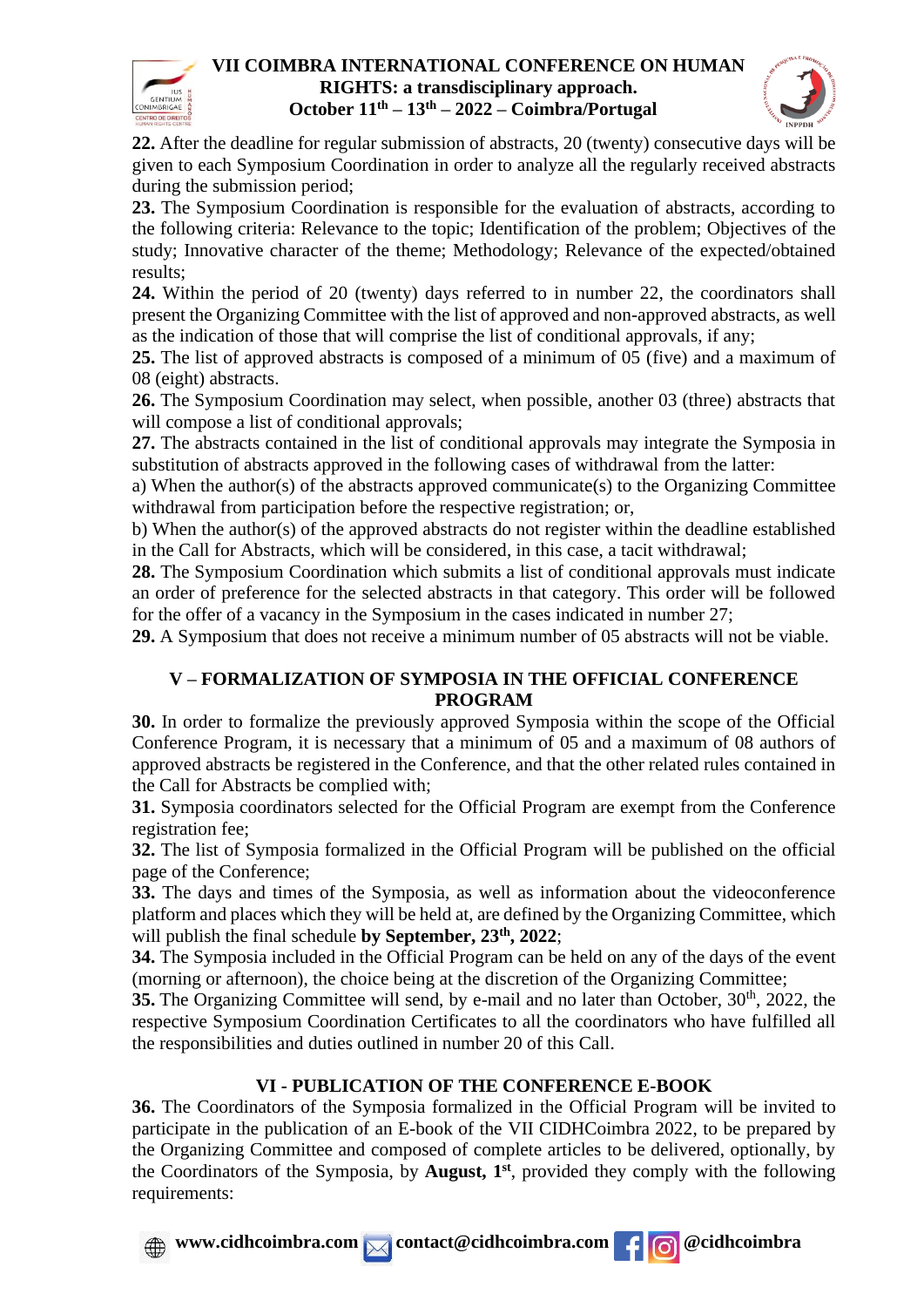



a) Articles must be sent by email to **contact@cidhcoimbra.com**;

b) The Coordinators can only send one complete article, written by one of the Coordinators or in co-authorship, in Portuguese, English or Spanish;

c) Word format (doc/docx); size A4 sheet; Font: Garamond; Body: letter size 12; Alignment: Justified; with single spacing; with left and upper margins of 3 cm and lower and right margins of 2 cm; containing at least 07 and at most 10 pages, including the bibliography. The title of the paper must be centralized, in capital letters, font 14, and in bold;

d) The cover page should contain the following identification elements of the paper: 1 - Title and subtitle (where applicable) of the article in Garamond; 2 - Name of each author, unabbreviated, followed by his/her institutional affiliation, if applicable, and professional and academic qualifications, in a maximum of 03 lines, aligned to the right of the text. All titration and affiliation data must be presented in full, with no acronyms; 3 - Abstract and keywords. The abstract must have a minimum of 150 and a maximum of 250 words, with no acronyms. The keywords identifying the content of the article must contain no more than five words; 4 - All references to other papers in the text must appear in the references presented at the end of the article, in alphabetical order by the author's surname. These are the key elements for the identification of a document: name of the author, title (in bold), place, publisher and date of publication. Example: CANOTILHO, José Joaquim Gomes. **Constitutional Law and Theory of the Constitution**. 7th Ed. Coimbra: Ed. Almedina, 2003;

**37.** The inclusion of the articles in the Conference E-Book will be made conditional upon the authors signing a term of assignment/responsibility regarding copyright in favor of the Publisher(s) responsible for the production of the work.

#### **VII – FINAL PROVISIONS**

**38.** The full participation of symposia proponents implies knowledge of these instructions and tacit acceptance of the conditions of the selection process, as set forth in this Call, as well as any additional and specific instructions on the procedures, unawareness of which cannot be claimed;

**39.** The acts related to the present selection process, calls, notices and announcements will be published on the official website of the Conference by the Organizing Committee;

**40.** Monitoring of the publications, additions to the present Call, other notices and communications referring to the selection process of symposia proposals are the sole responsibility of the interested parties;

**41.** It is the responsibility of the Coordination of each Symposium to organize and supervise the presentation of the abstracts, allowing authors at least 10 minutes to present their research, as well as the opportunity for open discussion and debate with the other participants;

**42.** This Call may be subject to changes, updates or additions, as long as the related action or event has not yet taken place. This fact will be mentioned in a notice to be published by the Organizing Committee;

**43.** Any unforeseen occurrences, omissions or doubtful situations will be addressed, without appeal, by the Organizing Committee.

Coimbra (Portugal), March  $14<sup>th</sup>$ , 2022.

\_\_\_\_\_\_\_\_\_\_\_\_\_\_\_\_\_\_\_\_\_\_\_\_\_\_\_\_\_\_\_\_\_\_ On behalf of the Organizing Committee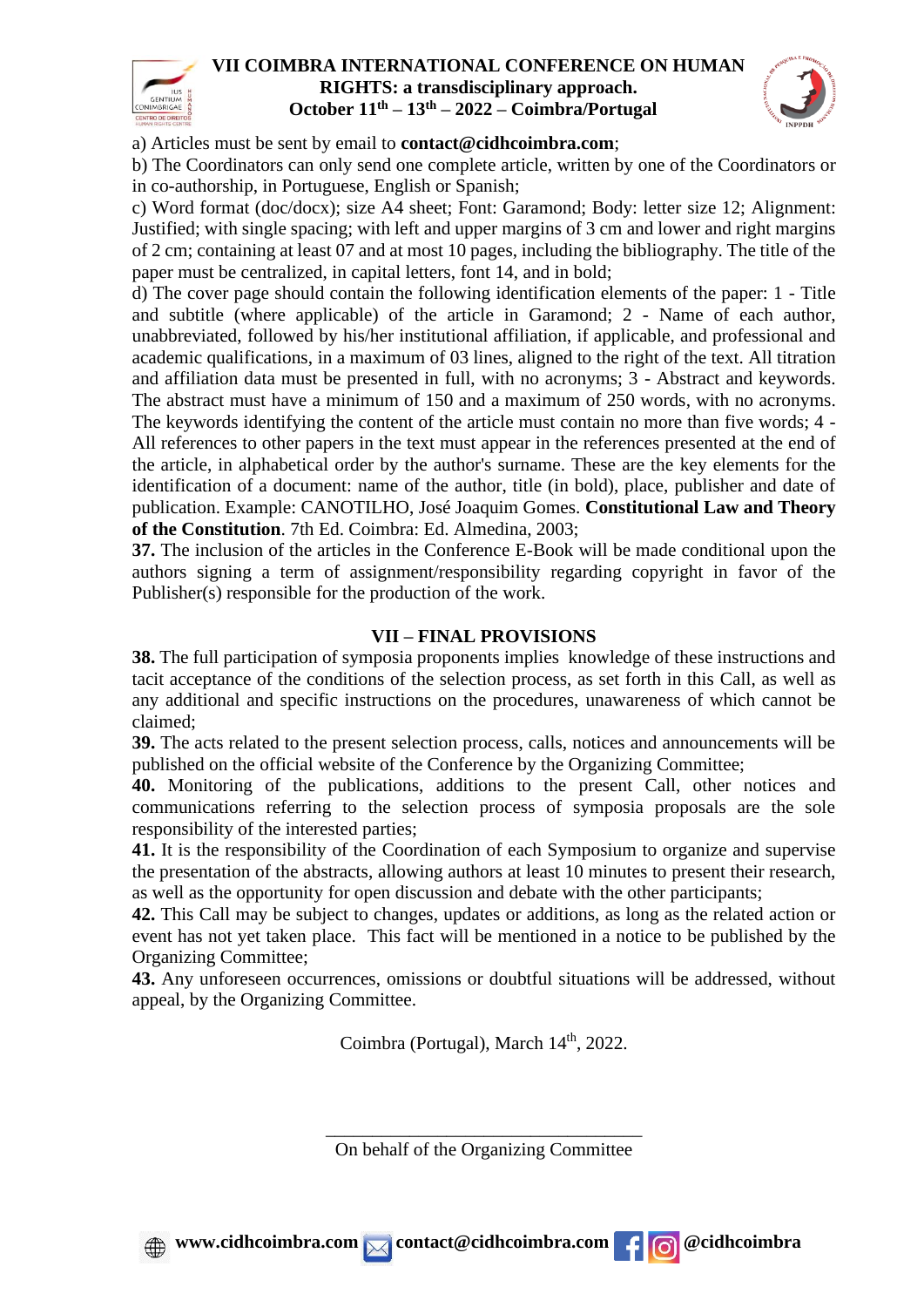





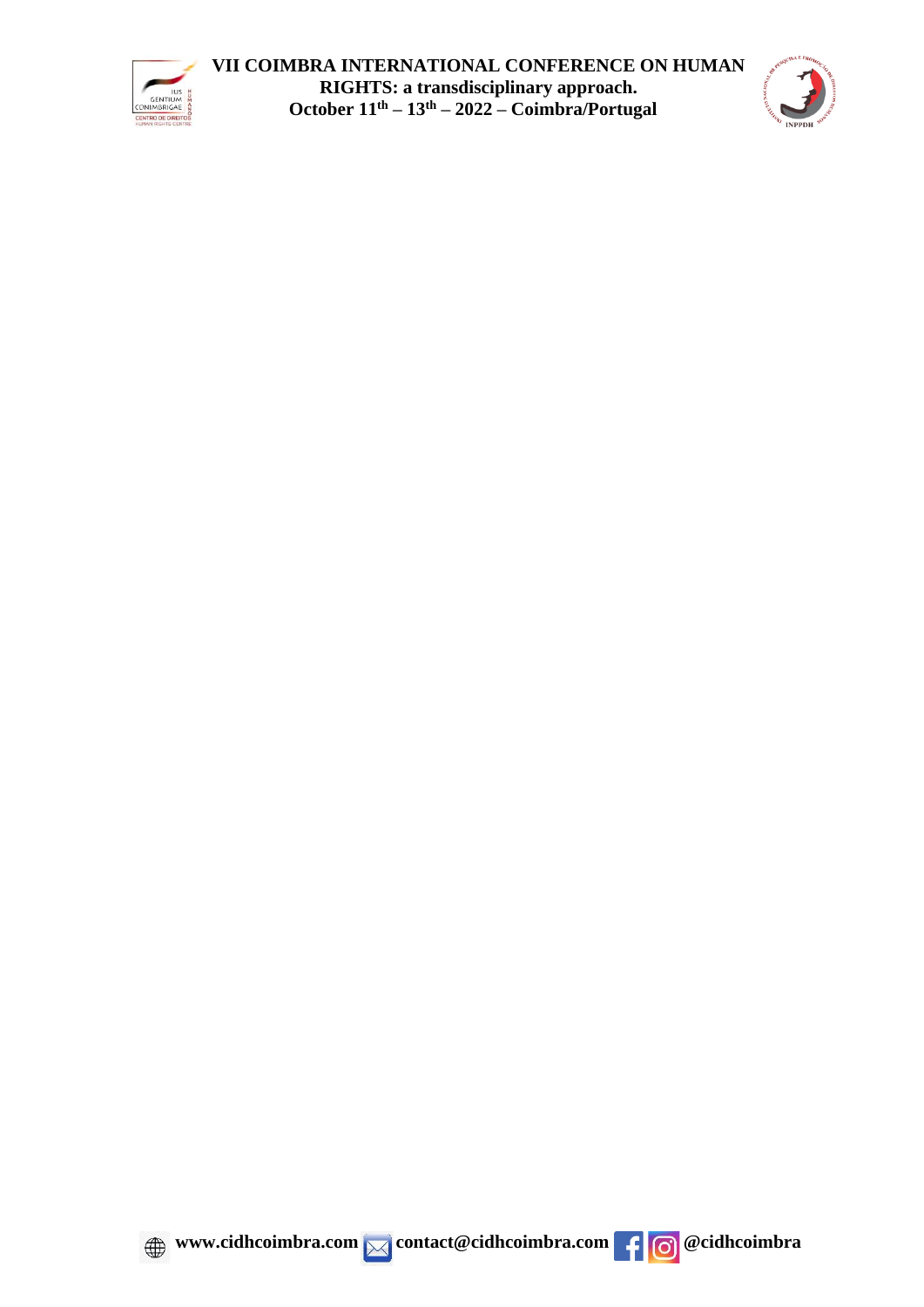



# **Appendix I**

(English version)

# **ONLINE SYMPOSIUM PROPOSAL**

**Symposium:**

**Title of the Symposium:**

**Coordinators:**

**Name of Coordinator 1: Email: Institution: Curriculum Summary (maximum of 200 words):**

**Name of Coordinator 2: Email: Institution: Curriculum Summary (maximum of 200 words):**

**Line(s) of discussion (symposium description): between 150 and 250 words**

The description may contain up to two lines of discussion

#### **Languages of abstracts that will be accepted for presentation:**

**Portuguese ( ) English ( ) French ( ) Spanish ( ) Italian ( ) German ( )**

Would you be interested in coordinating the Symposium in the in-person modality, if approved? YES NO :

Important:

As per items 09, 15 and 16 of the Call for Symposia Proposals, proposers may express interest in coordinating, in person, the paper presentation session of the respective Symposium. Contacts between the Organizing Committee and the approved Symposium Coordinators will be made before the release of the Call for Abstracts, since this document will already define the Symposia offered online and, if possible, in person.

ATTENTION: Coordinators who, in the Symposium Proposal, have expressed their interest in the in-person modality of the Symposium and who, after approval and contact by the

*www.cidhcoimbra.com* **contact@cidhcoimbra.com f contact@cidhcoimbra.com 6 cidhcoimbra**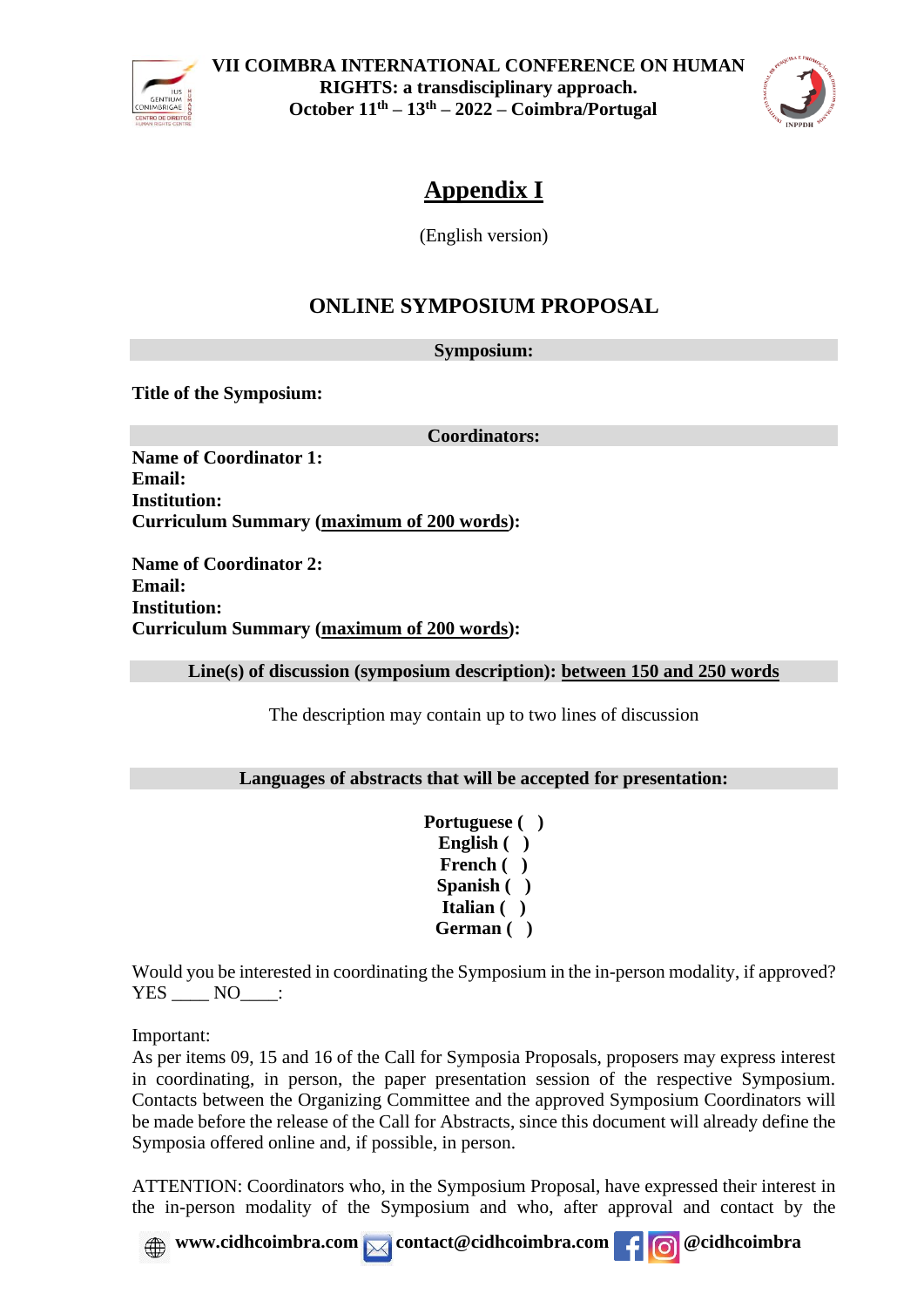



Organizing Committee, have confirmed it, can no longer change this preference. Therefore, the offer of the Symposium in in-person modality will only accept abstracts for in-person presentation and there will not be any form of online participation in these activities.

(Versão em português)

# **PROPOSTA DE SIMPÓSIO ONLINE**

**Simpósio:**

**Título do Simpósio:**

**Coordenadores|as:**

**Nome do|a Coordenador|a 1: Email: Vinculação Institucional: Resumo Curricular (máximo de 200 palavras):**

**Nome do|a Coordenador|a 2: Email: Vinculação Institucional: Resumo Curricular (máximo de 200 palavras):**

**Linha(s) de debate (descrição do Simpósio): entre 150 e 250 palavras**

A descrição pode conter até duas linhas de debate

**Idioma dos resumos que serão aceitos para apresentação:**

**Português ( ) Inglês ( ) Francês ( ) Espanhol ( ) Italiano ( ) Alemão ( )**

**A** www.cidhcoimbra.com contact@cidhcoimbra.com **f c c** dhcoimbra